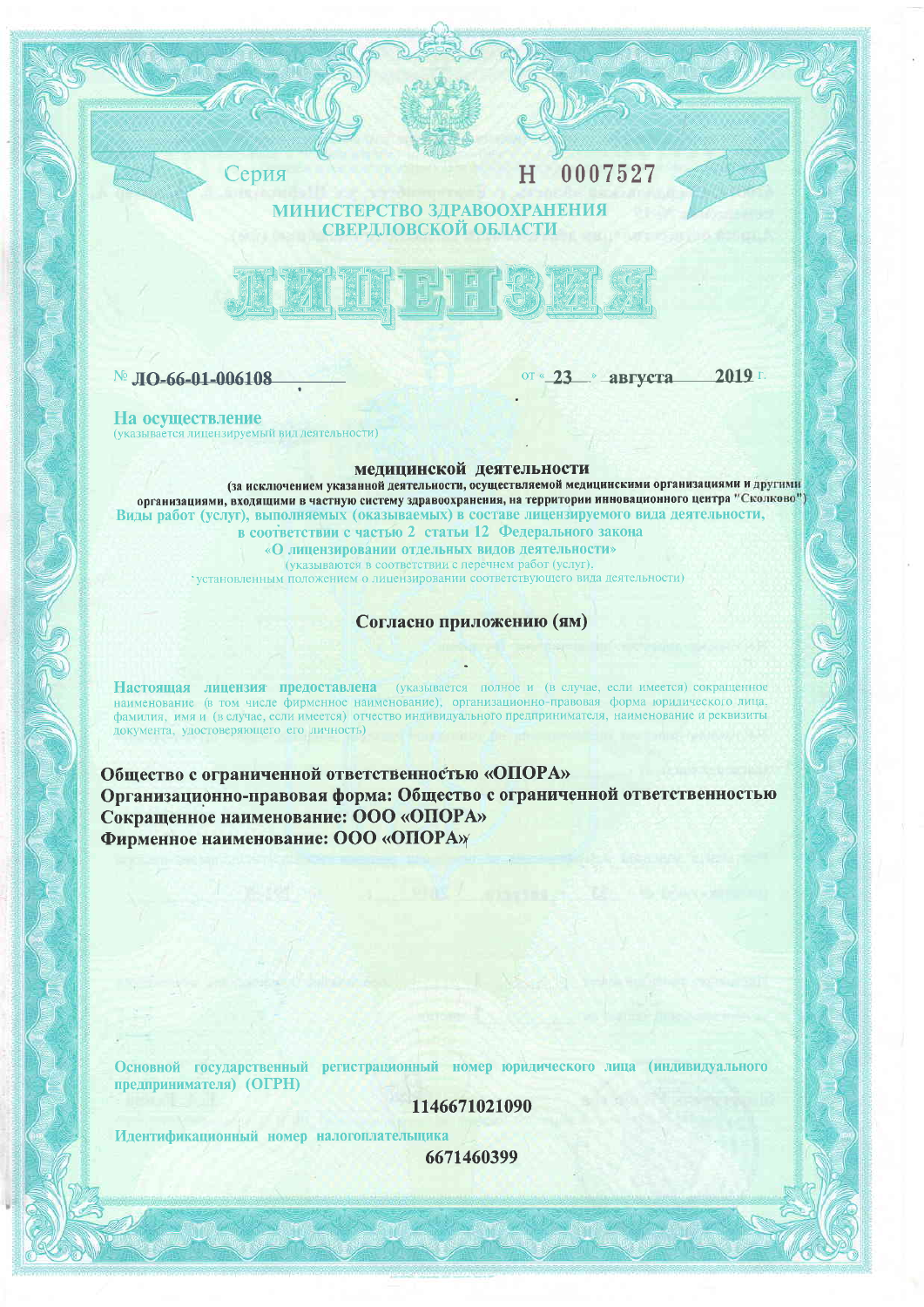Место нахождения и места осуществления лицензируемого вида деятельности (указываются адрес места нахождения (место жительства - для индивидуального предпринимателя) и адреса мест осуществления работ (услуг), выполняемых (оказываемых) в составе лицензируемого вида деятельности)

620014, Свердловская область, г. Екатеринбург, ул. Шейнкмана, д. 75, литер А, помещение № 19 Адреса осуществления деятельности согласно приложению (ям)

Настоящая лицензия предоставлена бессрочно.

Настоящая лицензия предоставлена на основании решения лицензирующего органа-приказа (распоряжения) от «  $N_2$ 

Настоящая лицензия переоформлена на основании решения лицензирующего органа-приказа (распоряжения) от « 23 » августа 2019 № 791-Л  $\langle \Gamma_{\rm e} \rangle$ 

Настоящая лицензия имеет **1 Приложение** (приложения), являющееся ее неотъемлемой частью на  $1$  листах.

Заместитель Министра

(сниого лица)

Е.А. Есина (подпись уполноможниого лица) (Ф. И. О. уполномоченного лица)